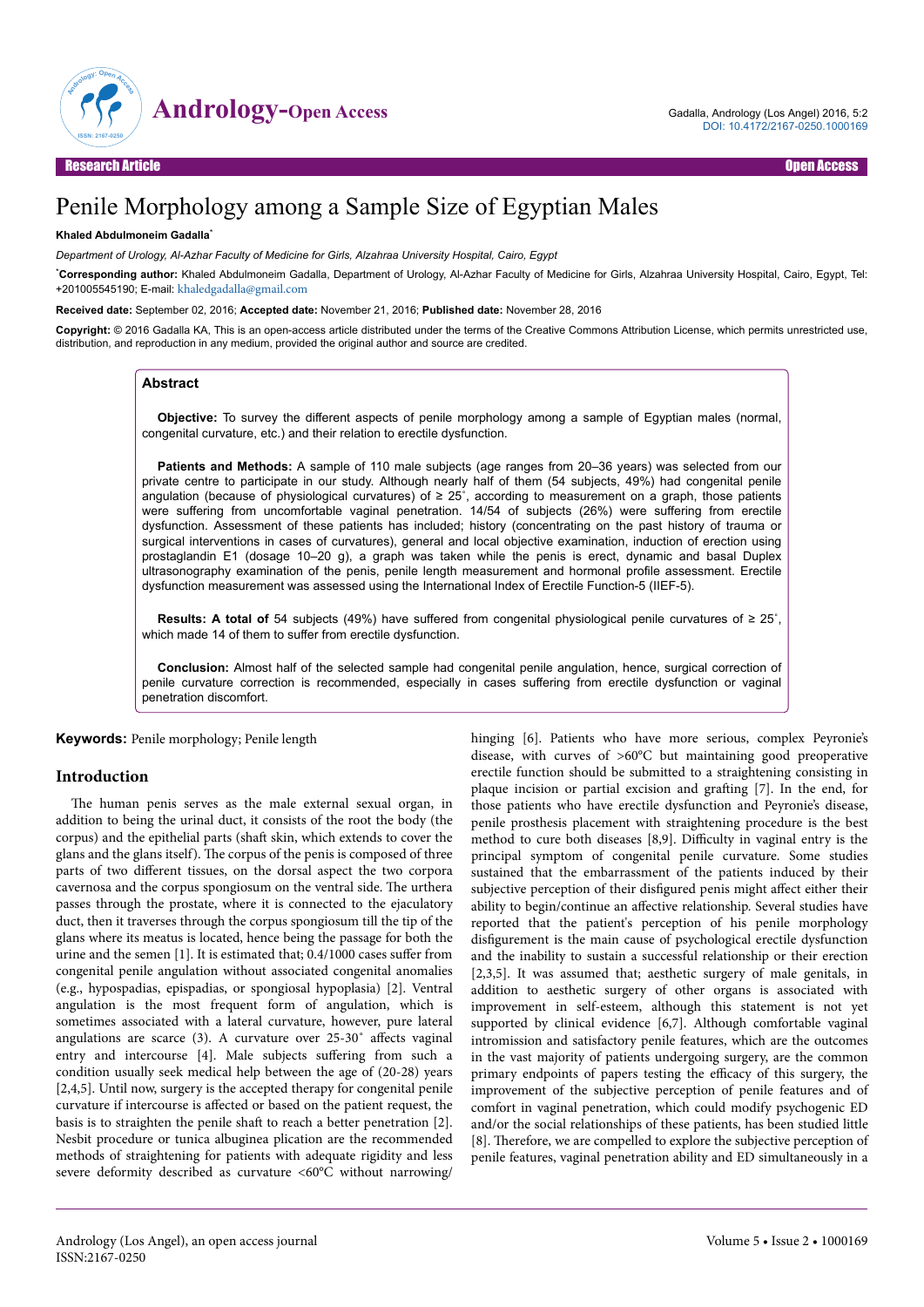sample of patients, of which some are affected by congenital penile curvature.

# **Patient and Methods**

A cross-sectional study was conducted with a consecutive series of patients who were selected from our andrology center at Nasr City, Egypt. Almost half of the selected patients were referred for penile curvature affecting successful and comfortable vaginal penetration. The ethical committee of Al Azhar University has approved the research and written informed consent was obtained from all patients before the start of the study. All patients referred to our center with the main complaint of congenital penile angulation and curvature (which was responsible for uncomfortable vaginal penetration) was enrolled in the current study. The cut-off angle of the penile curvature was  $>25°$ according to the published literature [7]. Patients were excluded from the study according to the following exclusion criteria: (i) Peyronie's disease, (ii) Previous penile fracture, (iii) Epispadias, hypospadias or spongiosal hypoplasia or (iv) Hormonal alterations. Нis research was carried out using interviews and questionnaires; the reasons for this are presented in the discussion section Each patient has underwent an initial thorough assessment, which included; case history, objective examination (general and local, inspection and palpation of both penis and testicles). A drug-induced erection using intra-cavernosal prostaglandin E1 (PGE1) in a dose of (10-20 μg). A photograph was taken during erection at an outpatient clinic according to the Kelami procedure [9]. A dynamic (with intracavernosal PGE1 10 μg) and basal echo-color Doppler ultrasonography (performed with ESAOTE-AU5- EPI equipment, a 7.5 MHz probe), and penile length measurement [10]. Hormonal serum profile (follicle-stimulating hormone, luteinizing hormone, free and total testosterone and prolactin) were also performed [11].In order to investigate the presence of erectile dysfunction with the cases presented with congenital penile curvatures, the International Index of Erectile Dysfunction-5 (IIEF-5) was used [12], where the following scales were used for assessment: 1–7; Severe ED, 8–11: Moderate ED, 12–16: Mild-moderate ED, 17–21: Mild ED, 22–25: No ED. In the present study, we have surveyed the following items; (i) satisfaction with the subjective perception of penile features;

(ii) the comfort of vaginal penetration and (iii) ED. Furthermore, we attempted to determine whether differences exist in penile length between satisfied and dissatisfied patients with regard to their subjective perception of penile features.Studied sample was then classified into 2 groups, group 1 (subjects with penile curvature; 54) and group 2 (subjects without penile curvatures; 56). Нe 2 groups were compared regarding the prevalence of ED among their subjects, hormonal serum profile and the doppler ultrasonography indices.

# **Statistical analysis**

All data analyses were carried out according to a pre-established analysis plan; subjects with normal penile features were compared with those with congenital penile angulation. Proportions were compared using the z-test and means were compared using the t-test.

# **Results**

The present study has enrolled 120 eligible patients between (20 and 36 years). Four patients have refused to participate and 6 have dropped out during the course of investigations. In total, results were available from 110 patients (mean age  $29.2 \pm 5.1$  years, range 20-36 years). The demographic and clinical characteristics of the studied sample are presented in Table 1. 54 out of 110 subjects (49%) have suffered from congenital penile curvature of different types. Ventral angulation subjects have a mean angle of  $(40.6 \pm 9.1^{\circ})$  and ventral angulation associated with left curvature subjects has a mean angle of  $(29 \pm 5^{\circ})$ . Нirteen subjects were single, however, has sexual intercourse without marriage, 77 were married and 20 subjects were divorced, separated or widowed. Thirty two subjects were illiterate, 22 were able to read and write, 21 have a pre-university education and 35 had a university education. Fifty-one subjects were healthy and not suffering any medical conditions, 27 have diabetes and were receiving anti-diabetic drugs, 14 have hypertension and were maintained on anti-hypertensive medications. Fourteen subjects among the group who have been suffered from congenital penile curvature had ED of different degrees (5 mild; 4 mild-moderate; 2, oderate and 3 severe), while normal group have only 4 subjects with ED (3 mild and 1 mild-moderate).

| Parameter                    | Mean $\pm$ SDOR No. (%) |
|------------------------------|-------------------------|
| Age (Years)                  | $29.2 \pm 5.1$          |
| <b>Marital Status</b>        |                         |
| Single                       | 13(11.8)                |
| Married                      | 77 (70)                 |
| Divorced, separated, widowed | 20(18.2)                |
| <b>Educational Level</b>     |                         |
| Illiterate                   | 32(29.1)                |
| Read and write               | 22 (20)                 |
| Pre-university               | 21(19.1)                |
| University                   | 35(31.8)                |
| Occupation                   |                         |
| Employed                     | 52 (47.3)               |

Page 2 of 4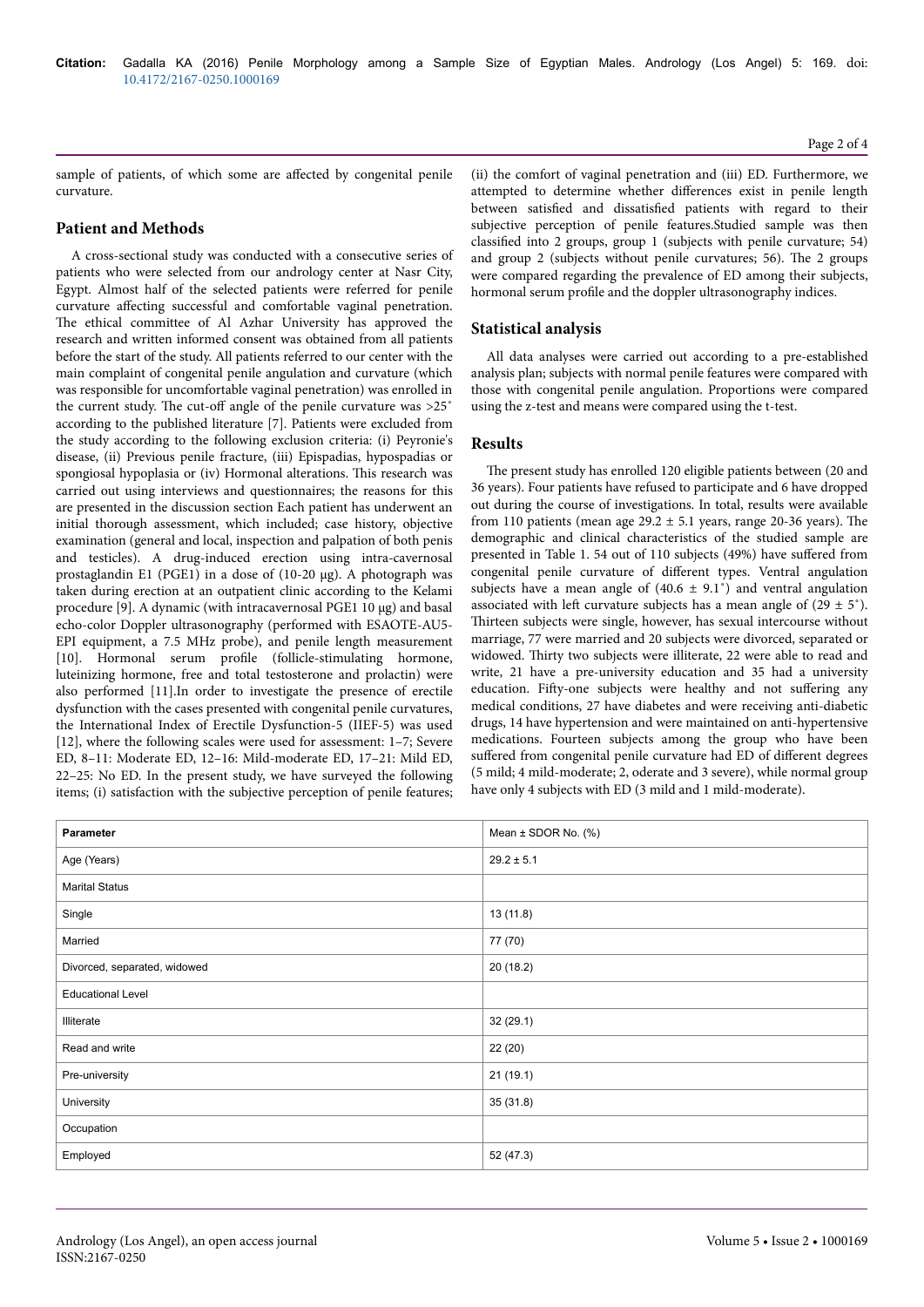| Un-employed                                    | 58 (52.7)      |
|------------------------------------------------|----------------|
| Residence                                      |                |
| Rural                                          | 64 (58.2)      |
| Urban                                          | 46 (41.8)      |
| Co-morbidities                                 |                |
| Healthy                                        | 51(46.4)       |
| Hypertension and Anti-hypertensive             | 14 (12.7)      |
| Diabetes mellitus and Anti-diabetics           | 27 (24.5)      |
| Cardiovascular and CV medications              | 11(10)         |
| Undiagnosed medical condition                  | 1(0.9)         |
| <b>Erectile Dysfunction Degree</b>             |                |
| Mild                                           | 8(7.3)         |
| Mild-Moderate                                  | 5(4.5)         |
| Moderate                                       | 2(1.8)         |
| Severe                                         | 3(2.7)         |
| <b>Hormonal Profiles</b>                       |                |
| Total testosterone, ng/mL                      | $5.4 \pm 1.6$  |
| Free testosterone, pg/mL                       | $22.3 \pm 5$   |
| Luteinizing hormone, IU/L                      | $4.1 \pm 0.8$  |
| Follicle-stimulating hormone, IU/L             | 4±1            |
| Prolactin, g/L                                 | 7 ± 2.4        |
| Arterial Dynamic Duplex Penile Patterns (cm/s) |                |
| Left Cavernosal Artery                         |                |
| <b>PSV</b>                                     | $48.1 \pm 4.5$ |
| EDV                                            | $2.5 \pm 1.1$  |
| Right Cavernosal Artery                        |                |
| PSV                                            | $50.7\pm6.3$   |
|                                                | $2.1\pm1.2$    |
| EDV                                            |                |
| Left Dorsal Artery                             |                |
| PSV                                            | $54\pm7.5$     |
| EDV                                            | $2.1 \pm 1.3$  |
| <b>Right Dorsal Artery</b>                     |                |
| PSV                                            | $55.5 \pm 4$   |
| EDV                                            | $2.1\pm0.8$    |
| Degree of Erectile Dysfunction                 |                |